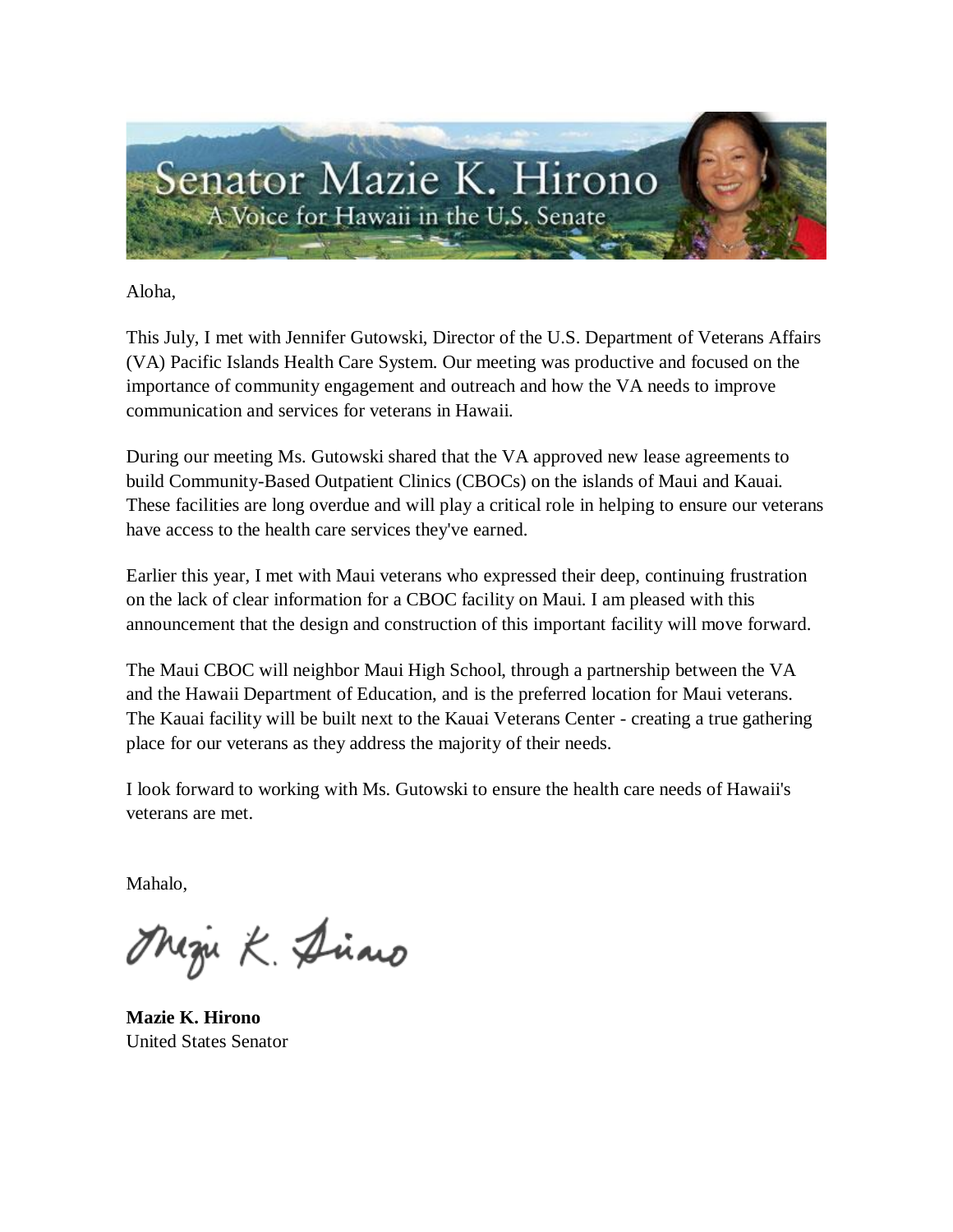

*Senator Hirono meets with VAPIHCS Director Jennifer Gutowski*

# Legislative Update

### **Hirono Provision Included in GI Bill Improvements Passed by Senate**

On August 2, 2017, the Senate passed the Harry W. Colmery Veterans Educational Assistance Act of 2017, legislation cosponsored by Senator Hirono to improve veterans' education benefits and enhance the post-9/11 GI Bill. The bill now goes to the President for his signature. The Act includes the Veterans TEST Accessibility Act, legislation Senator Hirono introduced with Senator Rounds (R-S.D.) to allow veterans to use their GI Bill benefits for tests, certifications, and licenses without losing one month's worth of benefits as is required under current law.

Also included are provisions to restore GI Bill eligibility for nearly 200 Hawaii student veterans enrolled at Heald College, which closed in 2015.

Other major policy changes include:

 Removing time restrictions on future GI Bill recipients so they can use the benefits anytime, instead of before the current 15 year limit expires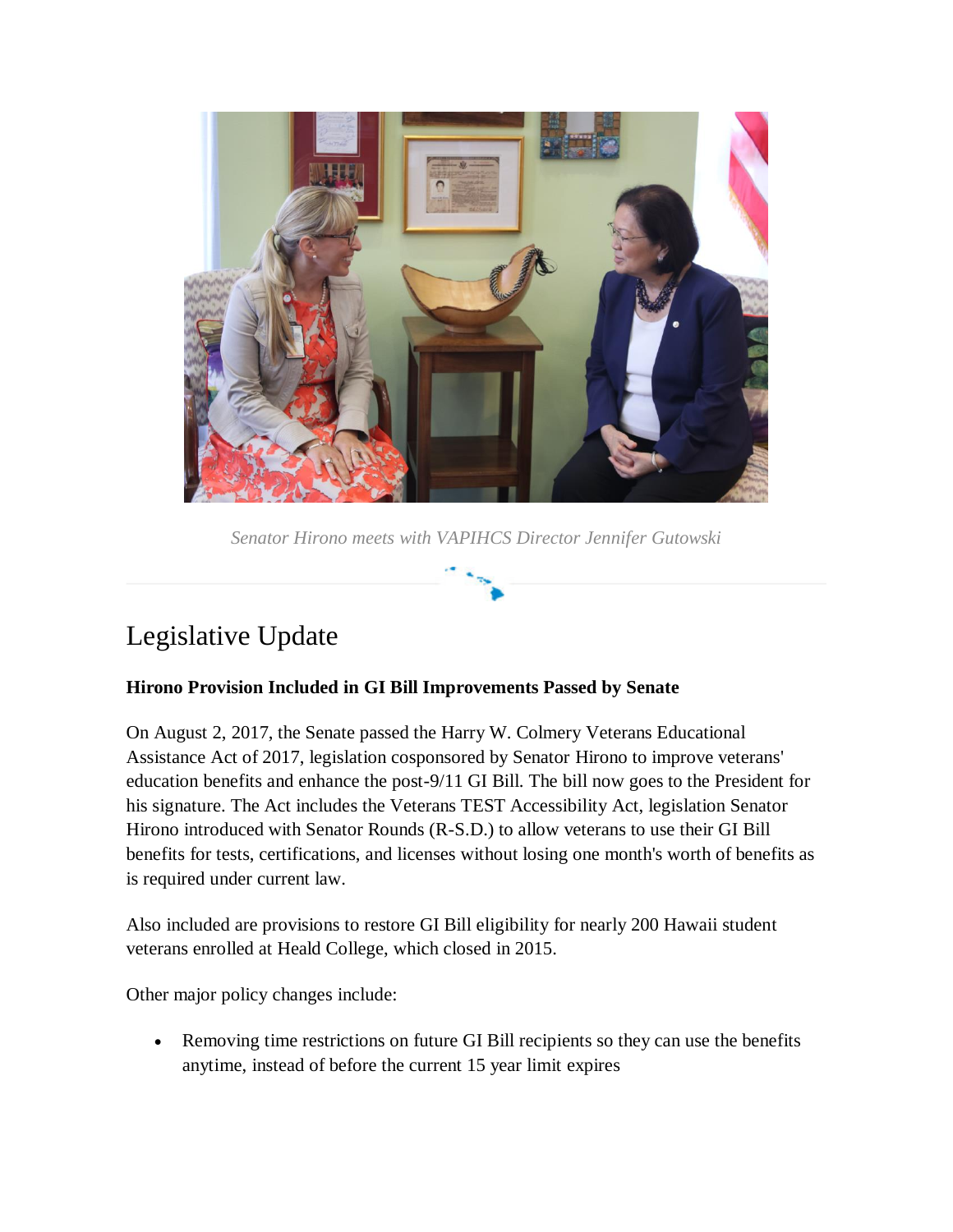- Extended benefits for students who are studying in science, economics, technology, or mathematics fields
- Expanded benefits for reservists, guardsmen, dependents, as well as surviving spouses and dependents
- 100 percent eligibility to post-9/11 Purple Heart recipients regardless of time in service
- Creating a pilot program for veterans to take technology courses

### **[Hirono Fights to Safeguard Benefits for Filipino Veterans at the Manila VA](http://ct.symplicity.com/t/hirono/67ea2e2fcbdacd7befa0b645c9dbe13a/2234065881/realurl=https:/www.hirono.senate.gov/press-releases/hirono-fights-to-safeguard-benefits-for-filipino-veterans-at-the-manila-va)**

On July 26, 2017, Senator Hirono introduced the Keeping Our Commitment to Overseas Veterans Act to extend an expiring provision under law that allows the VA to operate the VA Regional Office and Outpatient Clinic in Manila, Philippines. The bill has been endorsed by the Veterans of Foreign Wars.

According to the VA, Manila VA supports over \$19 million per month in disability compensation or pensions to around 13,000 beneficiaries. In addition, it serves approximately 6,000 enrolled patients through its Outpatient Clinic. The Manila VA also plays a key role in processing WWII veteran claims under the Filipino Veterans Equity Compensation fund. Without extension by Congress beyond September 30, 2017, the VA would no longer have authorization to maintain the facility.



*Senator Hirono speaks with Filipino World War II veteran Domingo Los Banos (center) and other veterans at the USS Missouri Memorial*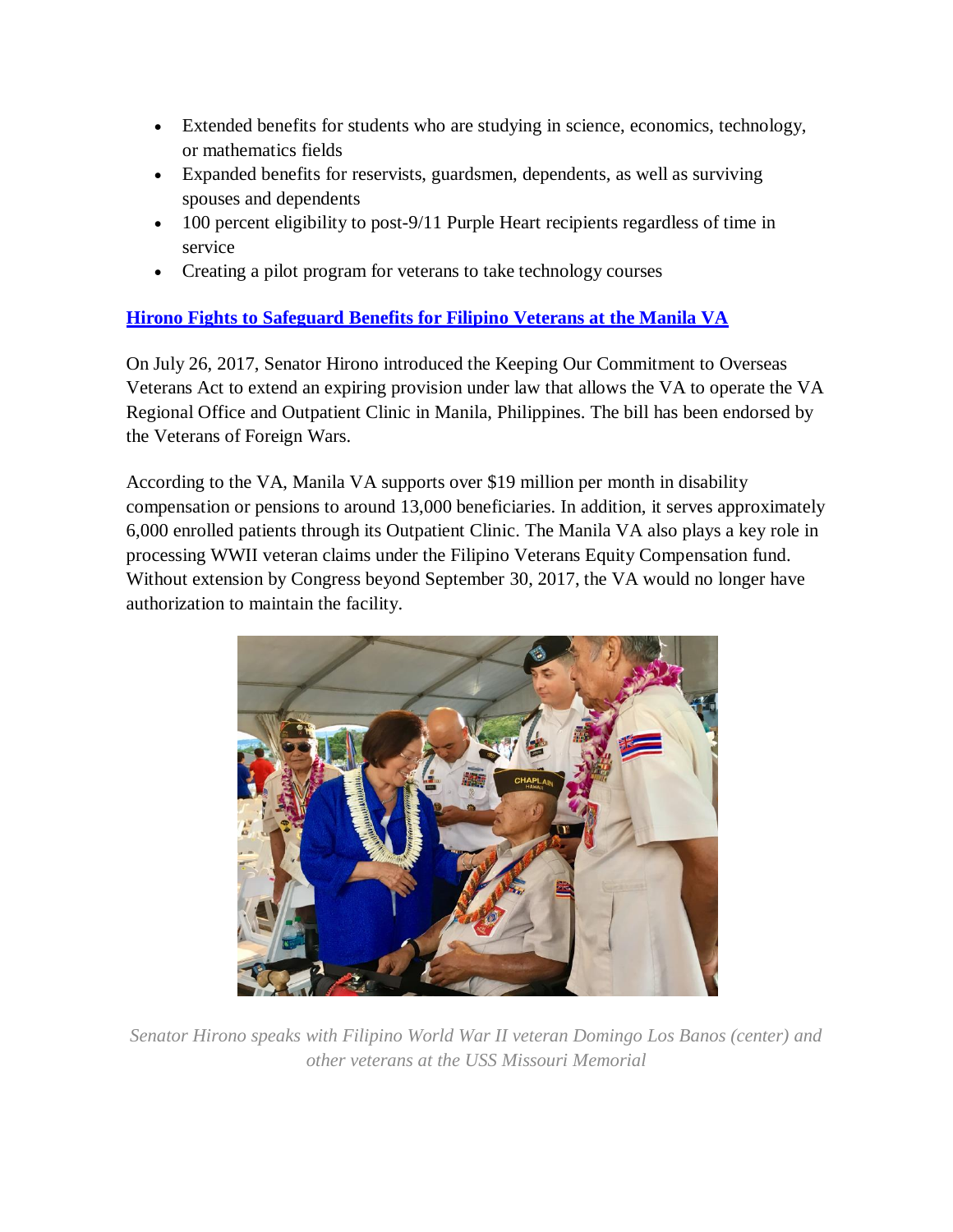Senator Hirono has made fighting for Filipino veterans a top priority during her time in Congress, as the need to reunite these aging veterans with their loved ones grows more urgent every year. In 2016, Senator Hirono led the successful effort to enact her Filipino Veterans of World War II Congressional Gold Medal Act, which collectively awards Filipino World War II veterans with the Congressional Gold Medal, the highest civilian honor from Congress, in recognition of their dedicated service to the United States.

### **[Filipino Veterans of WWII Congressional Gold Medal Registry](http://ct.symplicity.com/t/hirono/67ea2e2fcbdacd7befa0b645c9dbe13a/2234065881/realurl=https:/www.filvetrep.org/registry)**

The Filipino Veterans Recognition and Education Project is currently working to register Filipino WWII Veterans and surviving relatives for the purposes of receiving an official bronze replica of the Congressional Gold Medal that will be awarded collectively in their honor. If you or someone you know may qualify, [please click here to learn how you can](http://ct.symplicity.com/t/hirono/67ea2e2fcbdacd7befa0b645c9dbe13a/2234065881/realurl=https:/www.filvetrep.org/application)  [apply.](http://ct.symplicity.com/t/hirono/67ea2e2fcbdacd7befa0b645c9dbe13a/2234065881/realurl=https:/www.filvetrep.org/application)

### **[Hirono Leads Effort to Fund Homeless Veteran Support Programs](http://ct.symplicity.com/t/hirono/67ea2e2fcbdacd7befa0b645c9dbe13a/2234065881/realurl=https:/www.hirono.senate.gov/press-releases/senators-hirono-and-crapo-lead-effort-to-fund-homeless-veteran-support-programs)**

Senators Hirono and Mike Crapo (R-Idaho) led a bipartisan group of 28 Senators urging for greater funding for the Supporting Services for Veteran Families (SSVF), Grant and Per Diem, and Housing and Urban Development-Veterans Affairs Supportive Housing programs for Fiscal Year (FY) 2018. These important federal programs provide critical services and housing for Hawaii veterans and their families experiencing homelessness. On July 13, 2017, the Senate Appropriations Committee approved S. 1557, the Military Construction, Veterans Affairs, and Related Agencies Appropriations Act which includes an increase of \$20 million for SSVF.

## Fighting for Hawaii

**[Hirono Continues Work to Protect Nursing Home Coverage for Hawaii Veterans](http://ct.symplicity.com/t/hirono/67ea2e2fcbdacd7befa0b645c9dbe13a/2234065881/realurl=https:/www.hirono.senate.gov/press-releases/hirono-continues-work-to-protect-nursing-home-coverage-for-hawaii-veterans)**

On July 11, 2017, the U.S. Senate Veterans' Affairs Committee heard testimony in support of Senator Hirono's Keeping Our Commitment to Disabled Veterans Act to renew critical nursing services. This bipartisan legislation would extend an expiring requirement under law that the VA provide nursing care for certain veterans with service-connected disabilities. Over **350 veterans in Hawaii** currently receive VA reimbursement for nursing care under this law.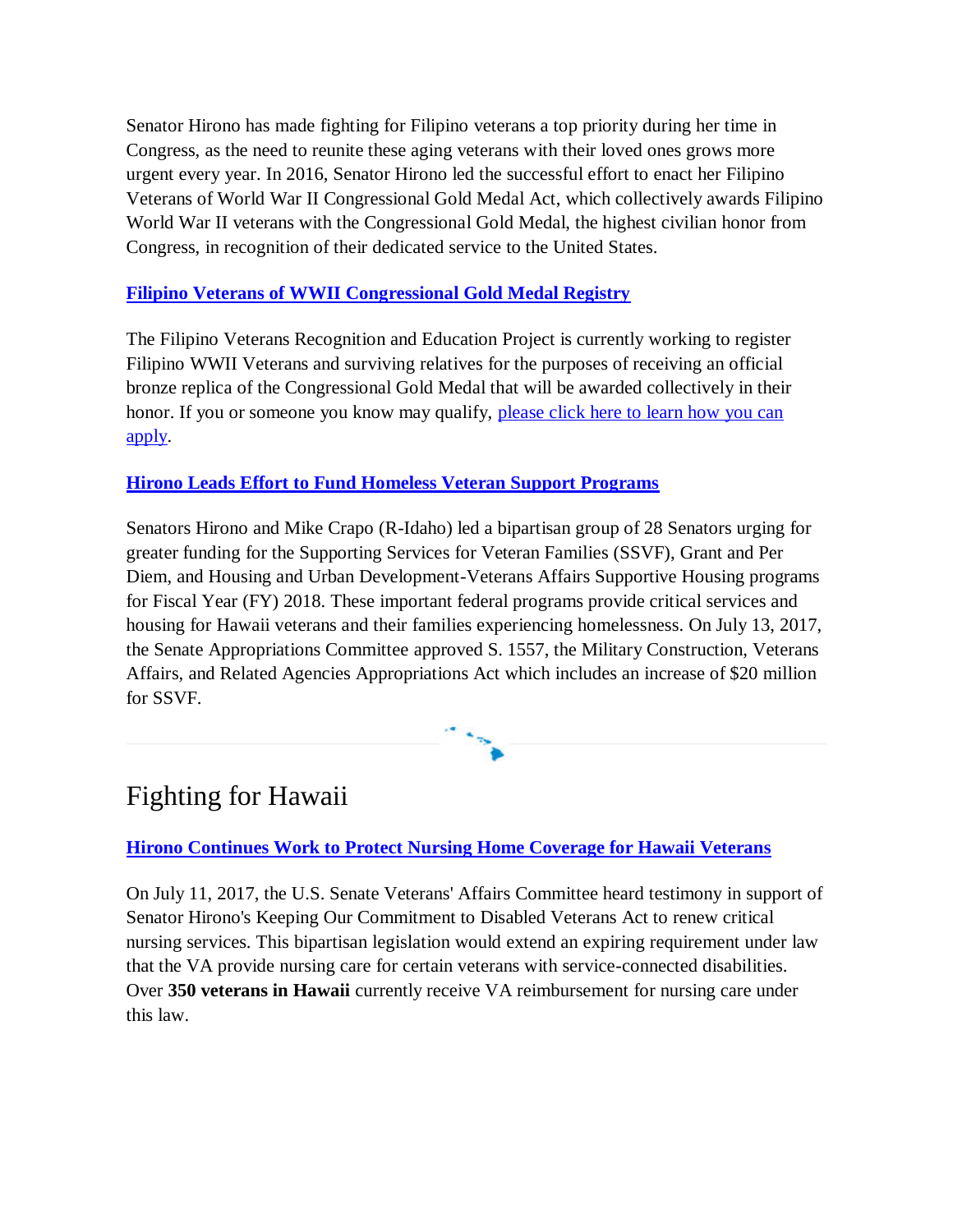

*Click on the photo above to watch video from the hearing*

Hawaii facilities receiving VA nursing care reimbursement funding in FY 2016:

### **Oahu**

- VA Community Living Center in Honolulu
- Hale Ho Aloha Nursing Home in Honolulu
- Hale Nani Rehab and Nursing Center in Honolulu
- Maunalani Nursing and Rehab Center in Honolulu
- Aloha Nursing and Rehab Center in Kaneohe
- Ann Pearl Nursing Home in Kaneohe

### **Maui**

• Hale Makua Health Services in Kahului and Wailuku

### **Hawaii Island**

Yukio Okutsu State Veterans Home in Hilo

### **Kauai**

Garden Isle Healthcare and Rehab Center in Lihue

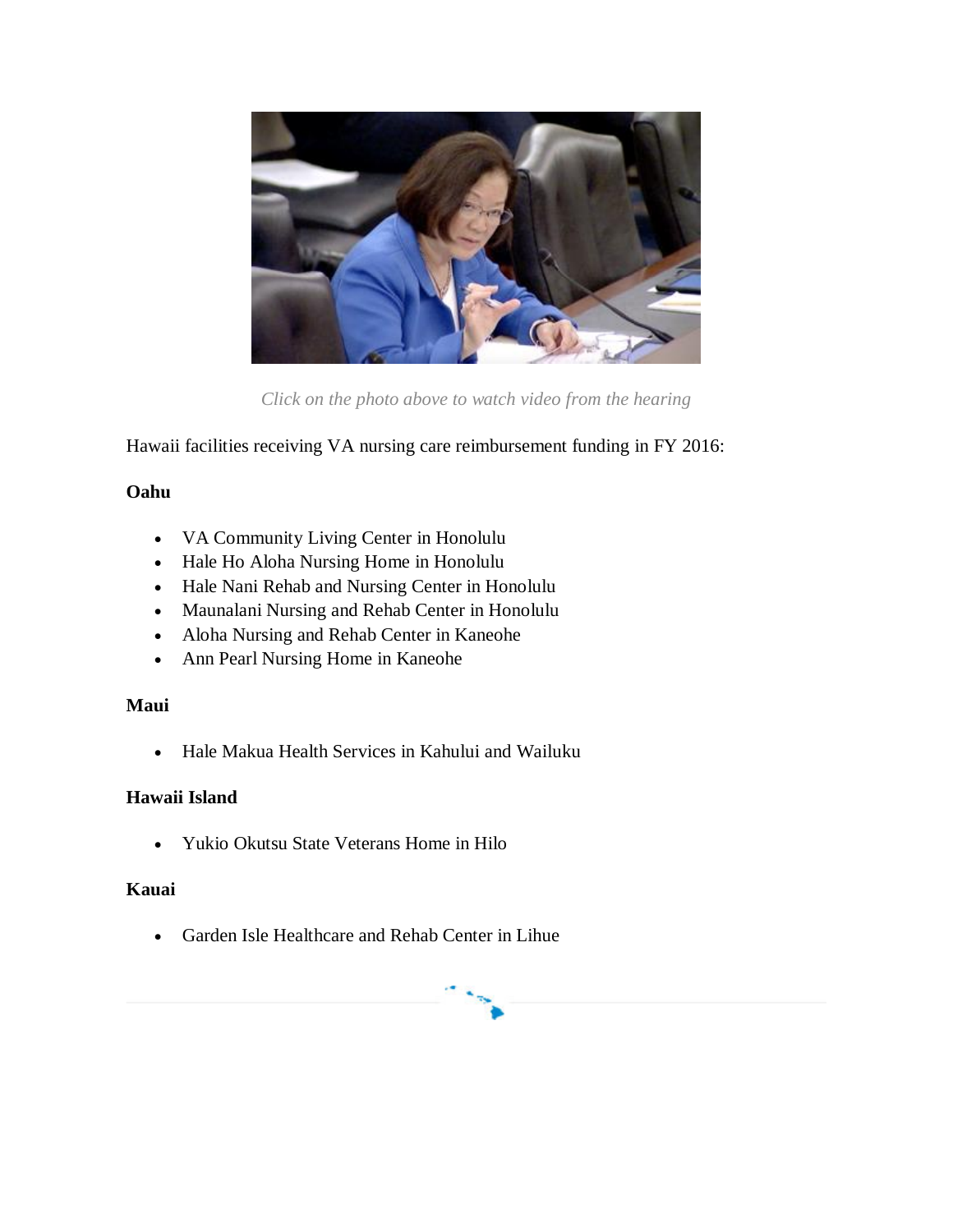# Updates from VA

### **[VA Expands Emergency Mental Health Care to Former Service Members With Other-](http://ct.symplicity.com/t/hirono/67ea2e2fcbdacd7befa0b645c9dbe13a/2234065881/realurl=https:/www.va.gov/opa/pressrel/pressrelease.cfm?id=2923)[Than-Honorable Discharges](http://ct.symplicity.com/t/hirono/67ea2e2fcbdacd7befa0b645c9dbe13a/2234065881/realurl=https:/www.va.gov/opa/pressrel/pressrelease.cfm?id=2923)**

Starting this July, all Veterans Health Administration medical centers now stand prepared to offer emergency mental health care to former service members with other-than-honorable administrative discharges.

### **[New Law Decreases Hiring Times of VA Medical Center and Network Director](http://ct.symplicity.com/t/hirono/67ea2e2fcbdacd7befa0b645c9dbe13a/2234065881/realurl=https:/www.va.gov/opa/pressrel/pressrelease.cfm?id=2920)  [Positions](http://ct.symplicity.com/t/hirono/67ea2e2fcbdacd7befa0b645c9dbe13a/2234065881/realurl=https:/www.va.gov/opa/pressrel/pressrelease.cfm?id=2920)**

Thanks to a recent bipartisan measure, the VA now has greater flexibility to hire qualified health-care executives while cutting down on previously time-consuming hiring practices.

# VA Construction & Lease Project Update

Below includes the latest updates on various VA construction and lease agreement projects throughout the state:

### **Kauai Approved Minor Replacement Community Based Outpatient Clinic (CBOC) (one stop shopping concept) Minor Project**

The award of the Kauai land lease between VAPIHCS and the Kauai Veterans Center was awarded on July 11, 2017-securing the land and site for the project.

### **Maui Approved Minor Replacement CBOC (one stop shopping concept) Minor Project**

A land donation offer has been received from the State of Hawaii and has been approved by the VA Central Office. VA staff are working towards final award, projected to be in late FY 2017.

### **Oahu ALOHA Multispecialty CBOC**

The VA issued solicitations to offerors on April 6, 2017 for this approved/authorized VA Major Lease Project, which will create a new 66,000 sq. ft. VA Clinic, to be located at a site, yet to be chosen, on the Ewa Plain area of Oahu. A Pre-Bid Conference was held on May 3, 2017 and a Technical Evaluation Board reviewed the offers on June 27-29. The projected lease award will be in early FY 2018.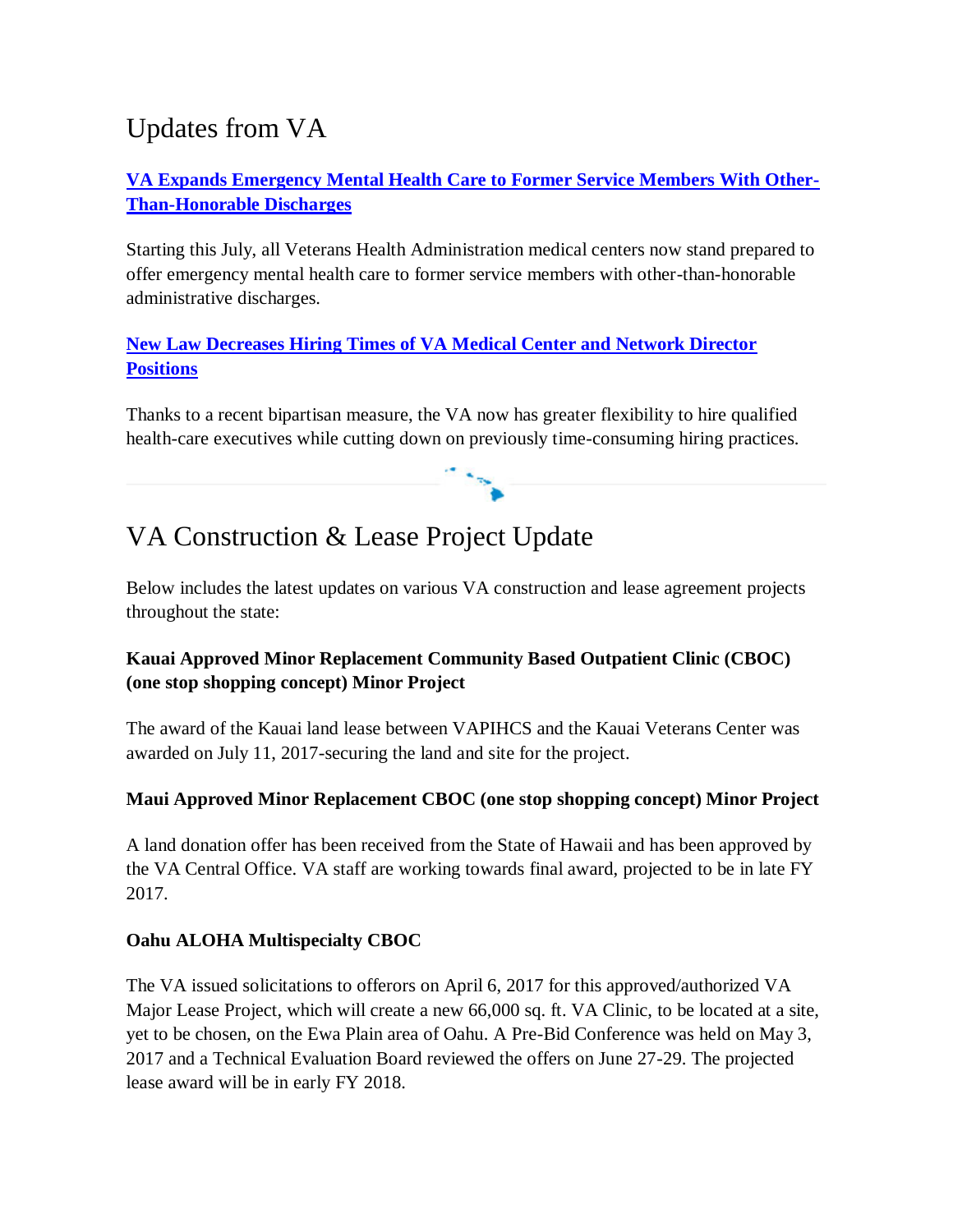### **West Hawaii: Kona CBOC Expansion**

The VA has retained the services of a lease broker to assist in the identification of a leasable property of approximately 6,000 sq. ft. The search for suitable sites remains active.

#### **East Hawaii: Hilo CBOC New Replacement Lease**

A VA Strategic Capital Investment Program proposal is awaiting VA Headquarters authorization.

## Upcoming Local Veterans Events

**August 12:** VA Benefits Workshop/Claims Clinic, Lanai Senior Center, 9:00 a.m. to 12:00 p.m.

**August 15:** VA Town Hall, Veterans Caring for Veterans Center (Molokai), 10:00 a.m. to 11:30 a.m.

**August 19:** [Na Koa Wounded Warrior Regatta,](http://ct.symplicity.com/t/hirono/67ea2e2fcbdacd7befa0b645c9dbe13a/2234065881/realurl=https:/nakoaregatta.org/) Fort DeRussy Beach, 8:00 a.m. to 2:00 p.m.

**August 27:** [5th Annual Dive for Life,](http://ct.symplicity.com/t/hirono/67ea2e2fcbdacd7befa0b645c9dbe13a/2234065881/realurl=http:/www.oahudiveforlife.com/) Sharks Cove, 6:00 a.m. to 4:00 p.m.

**September 1:** [Veterans Stand Down,](http://ct.symplicity.com/t/hirono/67ea2e2fcbdacd7befa0b645c9dbe13a/2234065881/realurl=https:/www.hawaii.va.gov/features/Veterans_Health_Service_Forum_Veterans_Stand_Down_Oahu2017.asp) Waialua Community Center, 9:00 a.m. to 2:00 p.m.

## Casework and Benefits Quick Info

If you need assistance with a federal agency, my staff will make every effort to help you in obtaining timely and accurate information on the status of your claim. Some of the most common inquiries in addition to the Department of Veterans Affairs (VA) claims and services include Social Security claims, immigration petitions, and foreclosure cases.

Please note that Members of Congress cannot request that the agency provide you with anything that is not authorized by federal law or regulation, or pressure the agency for particular outcomes. My office can request, for example, that you are afforded due process, that you receive timely responses, and that errors that may exist in the handling of your request are corrected.

If you or someone you know could benefit from assistance from my office, please visit my